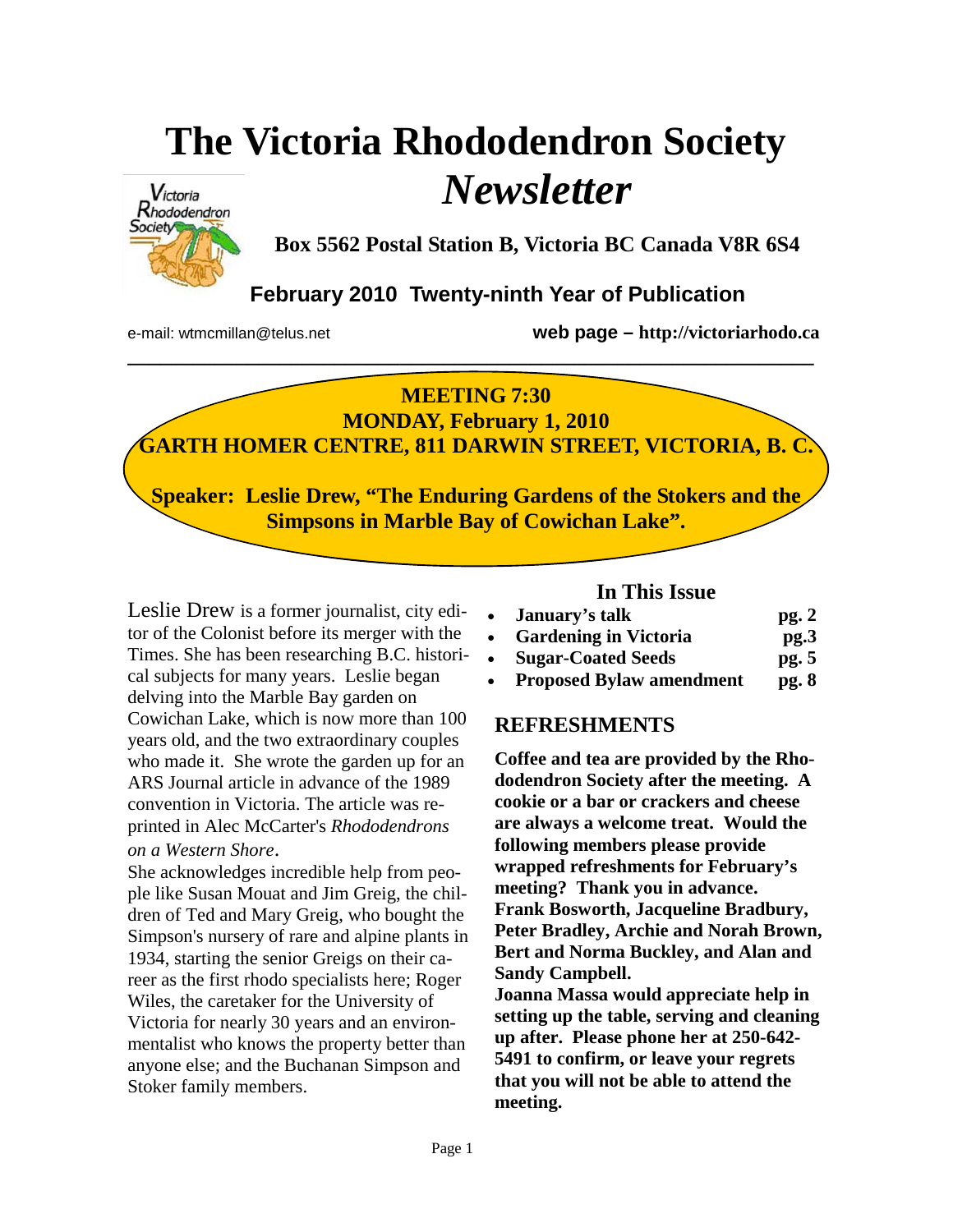!

## **VICTORIA RHODODENDRON SOCIETY BOARD**

President:

**Jacqueline Bradbury** 250-389-1379 jacqbradbury@shaw.ca 2nd Vice President: **Karen Morrison** 250-477-8281 bkmorrison@shaw.ca Past President: **Bill McMillan** 250-478-3515 wtmcmillan@telus.net Treasurer: **Ann Widdowson** 250-479-9167 awiddowson@shaw.ca Secretary: **Theresa McMillan** 250-478-3515 tkmcmillan@gmail.com Members-at-Large: **Peter Barriscale** 250-385-3950 pbarris@shaw.ca **Lois Blackmore** 250-478-6615 loisb@shaw.ca **Carolyn Marquardt** 250-477.8387 tonymarquardt@shaw.ca **Calvin Parsons** 250-385-1970 waterlily@shaw.ca **Gareth Shearman** 250-385-4302 shearman@victoria.tc.ca

#### **Newsletter Committee:**

Theresa McMillan 250-478-3515 Bill McMillan 250-478-3515 Joyce Whittle 250-656-7313 Calvin Parsons 250-385-1970

#### **Website Committee:**

Arthur Ralfs 250-337-5818 Bill McMillan 250-478-3515 Calvin Parsons 250-385-1970

## **JANUARY'S TALK - "Kiwi Magic"**  By Theresa McMillan

Norma Senn's talk on the New Zealand Rhododendron Conference in Geraldine, N.Z. in November 2008 was an expanded version of the report on the Conference published in our VRS Newsletter in April 2009. After the Conference, Norma and friends from the Fraser South Rhododendron Society traveled around the South Island to see many more beautiful gardens. One such garden is the Dunedin Botanical Garden with its colourful azaleas and large fragrant rhododendrons, like Edgeworthii. The Rose Garden in the Wellington Botanical garden provided beds full of perfect, glowing roses, a real wonder. Other gardens, like EFILDOOG (GOODLIFE spelled backwards) featured striking garden sculptures.

If protected from the strong cold winds from Antarctica, practically any plant can grow in New Zealand. Cardiocrinums, (tall Peruvian lilies) flourish in the mountains and calla lilies, even meconopsis (blue Himalayan poppies) spread along ditches.

Added to the pleasure of the gardens were trips to ecological reserves like the Yellow-Eyed Penguins or a visit to snowy mountains in Milford Sound and the Southern NZ Alps. When our members left the Hall, many were thinking of visiting or re-visiting New Zealand to see for themselves this remarkable country.



**R. "Kiwi Magic"**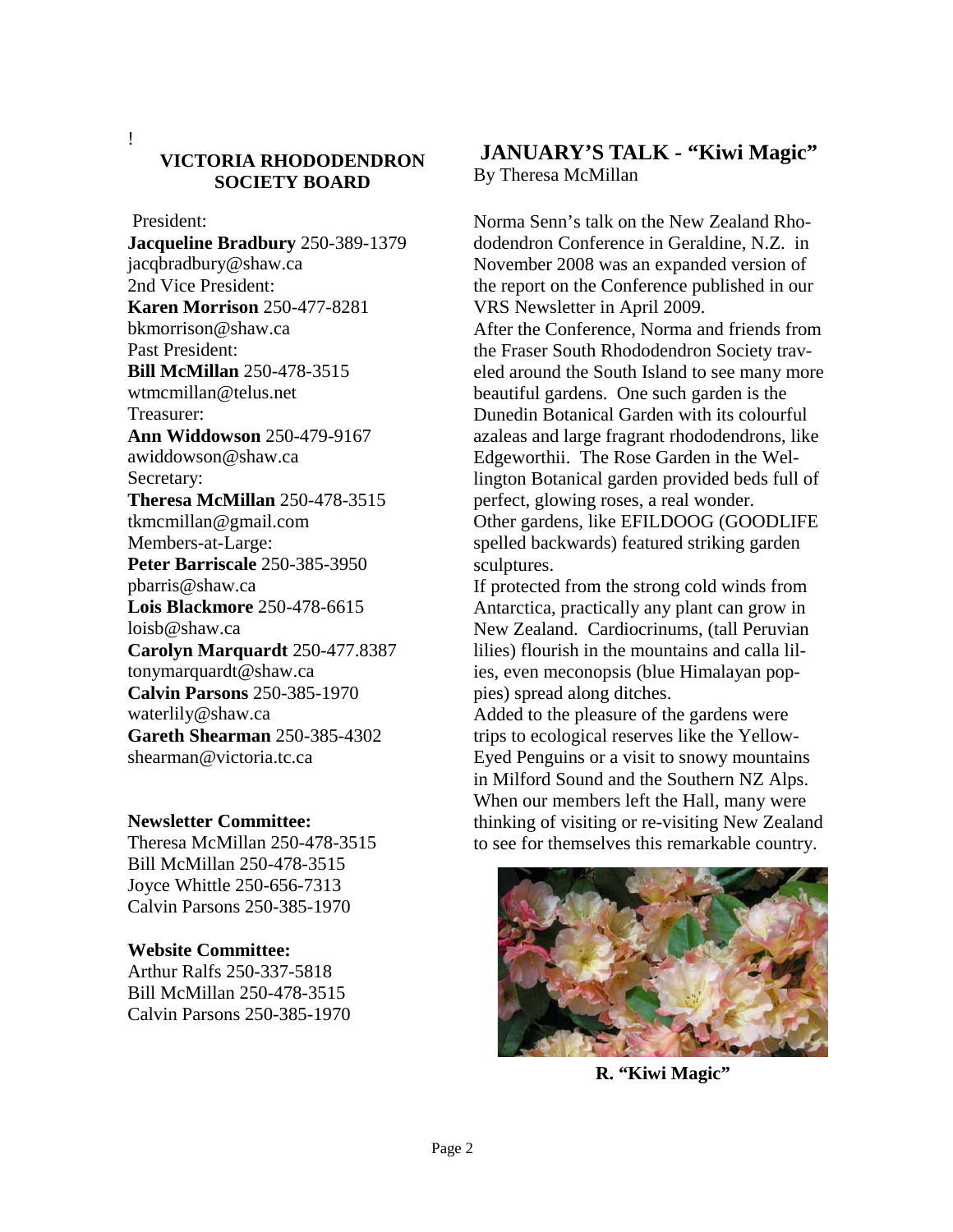#### WHY I LIKE GARDENING IN VICTORIA **OR… THINGS COULD BE WORSE**

#### BY ELIZABETH HYDE

Elizabeth Hyde is a former VIRAGS (Vancouver Island Rock and Alpine Garden Society) president. This article first appeared in the September 1996 edition of the former VIRAGS publication, CALYPSO.

 SOME PEOPLE complain about gardening conditions in Victoria: the weeds grow all year round; the slugs attain an intimidating size; too much rain falls in the winter and not enough in the summer. Such people must be native to the place and unacquainted with what other parts of the continent can do to the unsuspecting gardener who goes to live in them. Just for starters, some parts of the country have armoured slugs.

My first gardening experience in North America, after a youth spent in what I now recognize to have been Paradise but thought at the time was merely England, was in Minnesota. The snow lay till April but when it finally melted I went out with my little seed packets (easy annuals) and prepared to have a colourful summer.

THE SEEDS duly sprouted, indeed grew at a surprising rate; so did the weeds. Time to do a little weeding: I stretched a bare arm into the jungle—and disturbed a battalion, an army corps of starving mosquitoes. I had always believed that mosquitoes came out only in the evening, near the water. These mosquitoes lived everywhere and they never slept. The weeds grew on undisturbed. How many mosquitoes have you seen in Victoria this year?

My next attempt at gardening was in West Virginia, where my neighbour confused me completely by remarking that if it were his place he would "take out all that yard and put in a garden." Eventually it became clear that this indicated not an intention to develop a future Sissinghurst but merely that he would grow vegetables instead of grass and flowers.

I also learned there that crocuses do not necessarily flower in late January and that it can rain hard enough to wash the seed right out of the ground.

 The next stop was Washington DC. It was my first interaction with an acid soil and I planted azaleas with enthusiasm. Alas, although the summer was humid enough to grow mould on the shoes in an upstairs closet it did not provide the quantities of moisture needed by azaleas -- and neither, exhausted by the heat and the humidity, did I. The azaleas died, but the weeds did not. Each fall one had to clear the jungle all over again, including a fine stand of Rhus toxicodendron. (Poison ivy, now there's an old friend I haven't seen for a while.)

Nashville, Tenn., was even hotter, though perhaps not quite so humid. It was also colder, much colder, in fact; we came in for one of the coldest winters on record; 12-foot privet hedges died —and no doubt choicer shrubs also -- but it is the privet I remember, because it had been widely planted and in the spring the chippers worked day and night for six weeks, disposing of the corpses.

LOCAL FLORA was also affected by factors other than climate. The town was infested with grey squirrels, which ate up all the tulip bulbs. The daffodils were spectacular, and bloomed early enough to please even me, but I missed the tulips. The irises, the State flower, were also spectacular, but once they finished blooming the gardens seemed to lose heart as the summer got hotter and hotter and went on and on and on.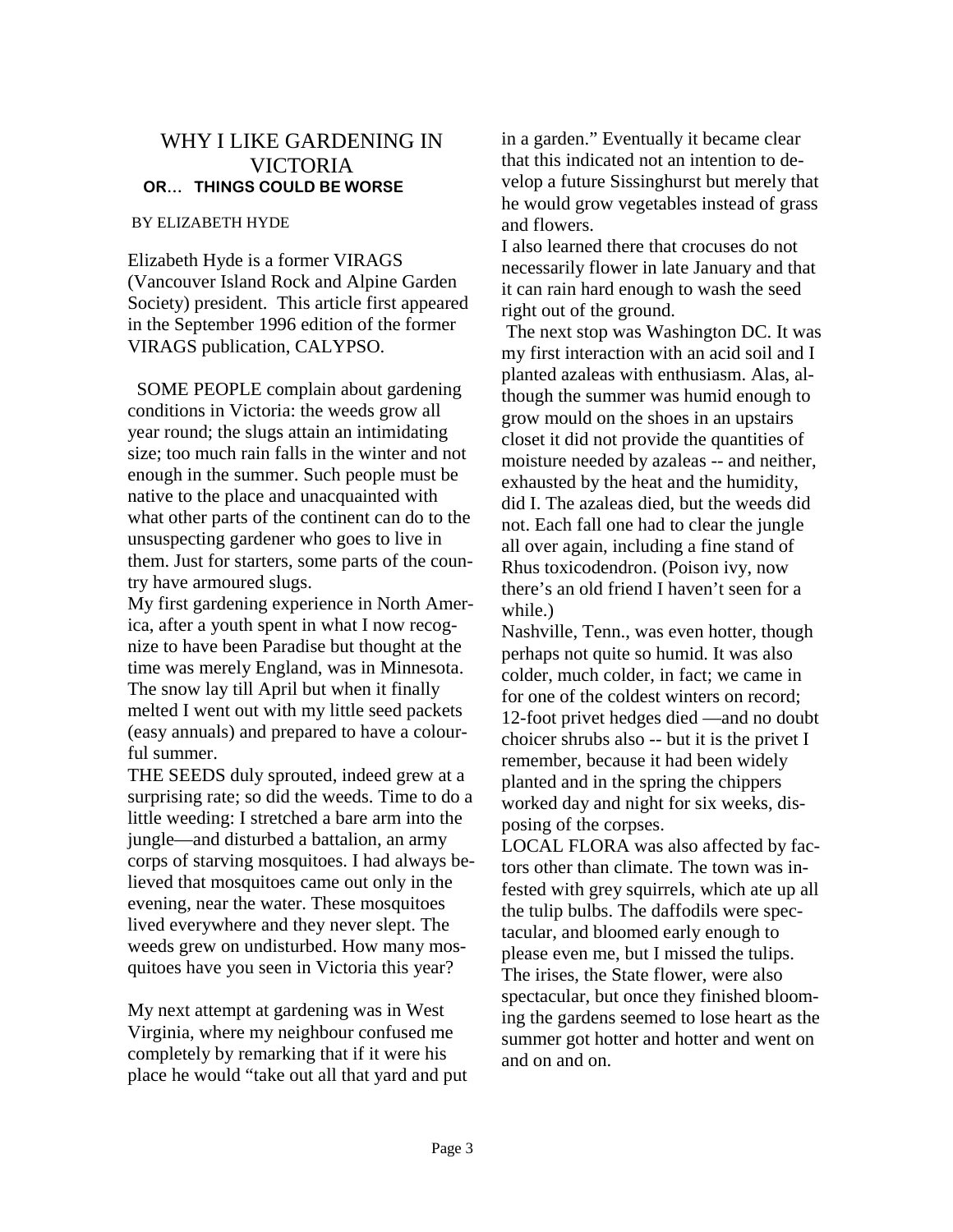In Tennessee there used to be a special classification of fabric called 'dark cottons', for wear between Labour Day and the moment, usually toward the end of October, when it finally became cool enough to think of fall clothes. Long before this happy time the flower gardens had either dried up or been washed out by a thunderstorm. Tomatoes, however, ripened splendidly.

ON TO WINNIPEG. At first I thought my neighbours had no gardens to speak of because they all spent the summer "at the Lake" (any lake) but later it transpired that it was the other way about: discouraged by decades of summers in which the gardening season lasted, in a good year, from late May to early September, they fled each summer from the city rather than struggle any longer with yards which were first frozen, then flooded, then parched, then drowned. (Don't let anyone tell you flash floods happen only in the South-West; any good thunderstorm descending on the dead flatness of the Red River Valley can put a foot of water in the streets before you can say "Back-up valve".) There are plants which will grow in these conditions. All hail to peonies, irises, oriental poppies and delphiniums! And, of course, shasta daisies. I, however, thought that a climate with six months of snow cover should be just the ticket for alpine plants, even if we were only 350 metres above sea level. So I started a rock garden.

But where to get plants? There was an existing plant of *Iberis sempervirens*, and some hen and chickens; I took cuttings. An enterprising nursery a mere 200 miles away on the western border of Manitoba provided a Bergenia — and valiantly it struggled to flower under the snow in February. *Alyssum saxatile* I

grew from seed, but when the leaves appeared in the spring so did a horde of leaf hoppers and ate them down to the stalks. The 'Mixed Alpine Dianthus' did better and patches of D. *deltoides* survived at least one winter. Crocuses and *Iris reticulata* put on a shaky performance but *Scilla siberica* bloomed and spread with enthusiasm. Daffodils did not survive outdoors, and the

early scarlet tulips, flowering in early May were usually either frozen or scorched within a couple of days. And the



roses, it is possible to grow roses in Winnipeg, shrub roses with small wizened flowers in nasty shades of magenta and puce — all right, *Rosa hugonis* is lovely, while it lasts — but anyone who wants hybrid tea roses in that unforgiving climate must be prepared to cut them down in the fall, fortify them with mouse bait and mulch them right over the top of the canes, all of which has to be removed at just the right moment in the spring.

IT WAS ALL too much for me. I moved to Vic-

toria. And here I found: roses as big as soup plates, a gentle and deliberate spring, a summer of very moderate heat and very little humidity, an autumn without the pressure of an ap-



*Rosa hugonis* 

proaching ice age, a mild winter and the possibility of growing plants I had not seen for years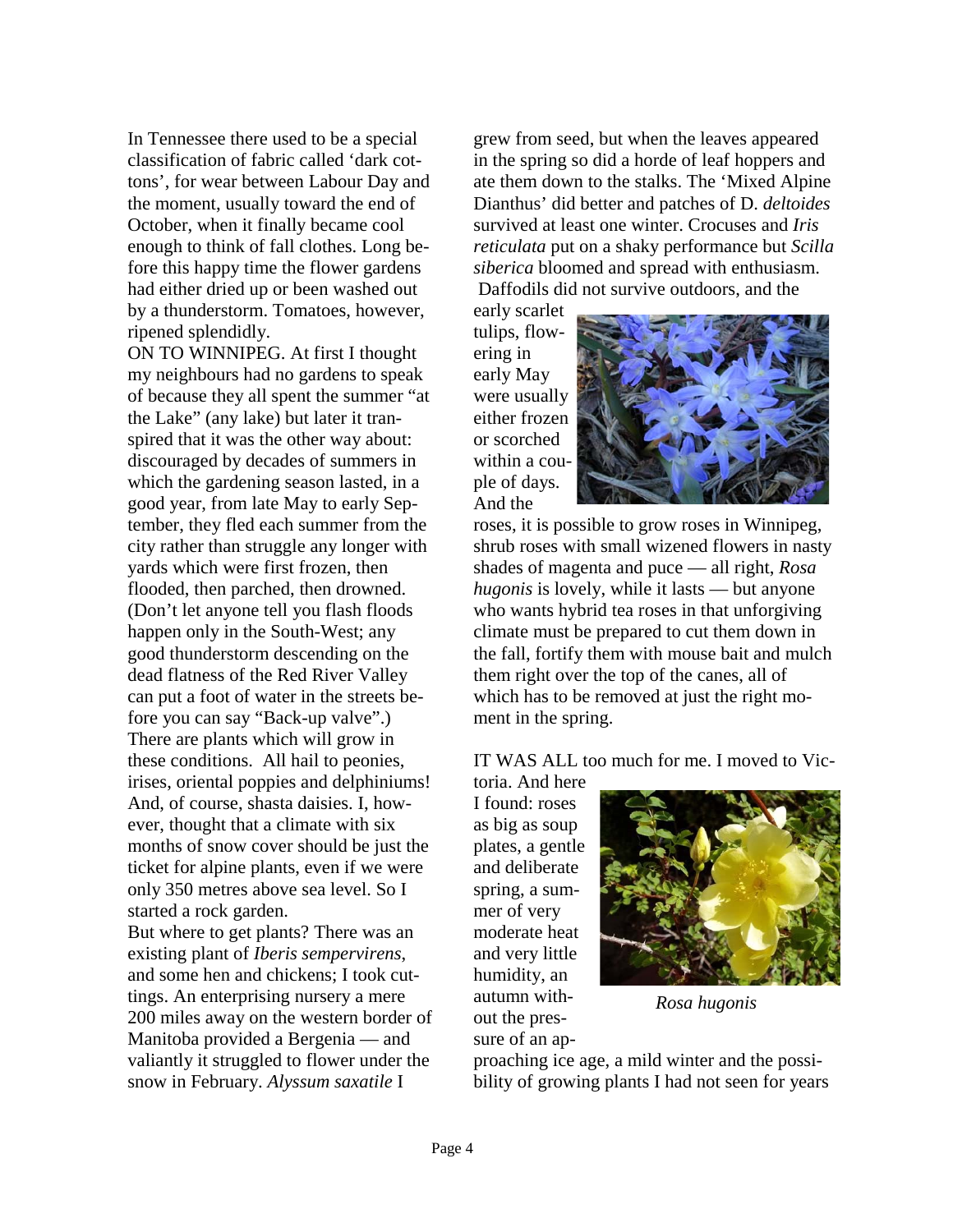as well as growers who can supply them. When I left Winnipeg I was given as a keepsake, one of those charming china posies that can be used as a table centrepiece when there is nothing to pick in the garden; I have never had to use it here. Need I say more?



## **Rhododendron Care This Month**

With all the leaching rain we have had, now would be a good time for a light application of fertilizer. I use 10-8-6 with micronutrients but other options are fine. A handful around the drip line for 1.5 m plants should do the trick. Warning: this does not apply to the alpines. They resent fertilizer and do better with just leaf mulch. Enjoy; if this weather keeps up, we should have a glorious flower display this spring.

## **VRS ANNUAL SHOW and PLANT SALE**

*Saturday, May 8th 2010 (Set-up Friday, May 7th)* 

SHOW CHAIR LOIS BLACKMORE WILL CIRCULATE VOLUNTEERS SIGN –UP SHEETS AT THE FEBRUARY 1, MEETING

#### SUGAR-COATED SEEDS Oddthoughts 8

#### By M. J. Harvey

Some people watch paint dry, others watch grass grow. Myself, I enjoy both of these but I think my greatest pleasure comes from waiting for seeds to germinate. The reason for this is that as a geneticist much of my life has been spent making hybrids – plant hybrids. I should add that I am also an amateur painter and an agrologist.

I occasionally sell hellebore plants grown from my hand-pollinated seed and I have subsequently been complimented on the really nice Cyclamen that have sprouted in the pots. This comes about because, after keeping pots containing Cyclamen seeds for a few years, I recycle the soil into general compost and seeds not then germinated sometimes proceed to do so. So this article contains hints about certain seeds that either take their time or require special conditions before they will germinate.

These plants include some of the more desirable woodland species: *Trillium, Paris*, *Podophyllum, Epimedium, Cyclamen, hellebores*, peonies and Japanese maples. If you are able to grow your own, you can obtain larger numbers of plants and save a stash of money in the process.

When you think about the nearly simultaneous germination of crop and annual flower seeds you realize that this is an artificial situation, the result of unconscious selection over the years by the simple act of cultivation. Seeds that fail to germinate with the majority do not produce seeds for the next crop and so do not pass on their genes to the next generation. Darwin, 150 years ago, called this artificial selection but,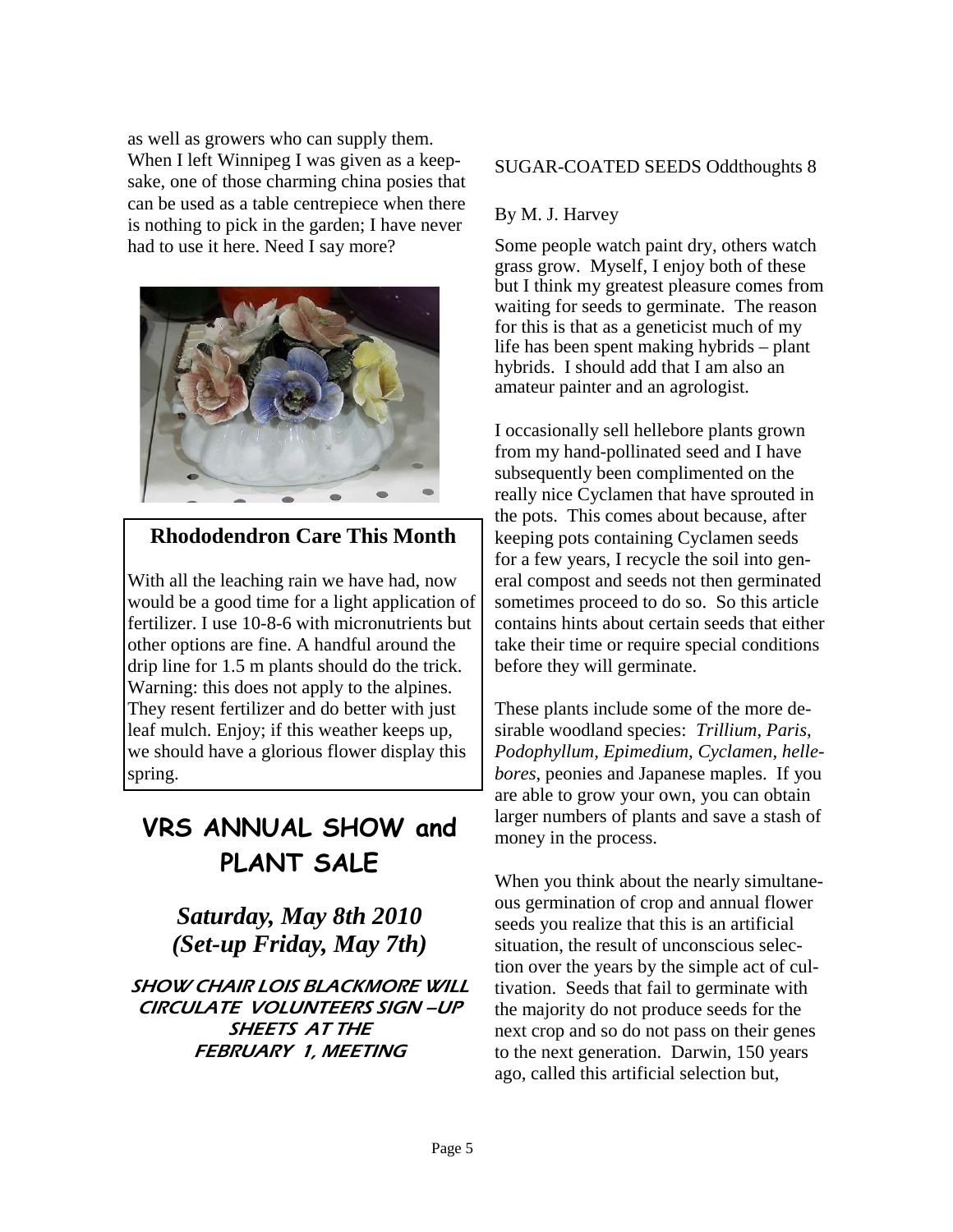unlike his examples of the breeds of dogs and pigeons, it does not require any thought on the part of the grower – it just happens automatically. New plant introductions to our gardens have not had a long history of cultivation so you should not expect an easy ride. They come up on their own timetable and usually anything but simultaneously.

The torrent of new and unfamiliar species coming into our gardens, largely as a result of the relaxation of conditions in China, has resulted in the greatest Golden Age horticulture has yet experienced. These plants are often in short supply and propagating your own can be advantageous. Following are instructions to give you a greater chance of success – but no guarantees.

#### **Stratification**

This is a germination technique developed in European nurseries in the  $19<sup>th</sup>$  century for awkward seeds. In a cold frame or outdoors a layers of sand would be sprinkled with seeds followed by more sand, then seeds and so on until all were sown. The analogy with the layers in sedimentary rocks – strata – inspired the name. This procedure was started in the fall and the pile left to weather until germination started in the spring.

Today we use the same process but with things such as plastic bags containing slightly dampened peat or Perlite with the seeds in the fridge. My favorite method (actually dictated by my wife, something to do with dirt in the fridge) is to sow the seeds in pots as soon as they are ripe (or available) in a peat-Perlite mixture topped with sand. I put the pots into plastic bags and keep them outside in a cold frame or an unheated shed.

Stratification mimics what occurs in nature. It takes 4-6 months and sometimes two or more winters. I have heard advice such as "Throw the seed packet into the fridge (or freezer) for a week or two". This is false advice; if it works those seeds did not require stratification.

#### **Hellebores**

These have endospermous seeds, that is,

the seeds are shed from the parent before the embryo inside has developed. Thus 'postshedding ripening' is required. Endosperm is a nutritive tissue which the embryo has to absorb before it can germinate.



In non-endospermic seeds such as peanuts and beans the embryo has completed this process by the time the seed is shed and one can see the cotyledons when the seed is split open. In contrast in endospermous seeds the cotyledons develop from very small to nearly filling the seed during the time the seeds are in the soil.

In the case of hellebore seed sow it as soon as it is shed from the plant, or at least within a few weeks. This gives the embryo time to grow to full size inside the seed over the summer and fall. When I stick to this timetable they all germinate by December. If however sowing is delayed just keep the pots for a couple of years; the seeds usually germinate after the second winter. Strictly speaking hellebores do not require stratification, but treat them as if they did.

#### **Cyclamen**

In all species of *Cyclamen* except the flo-

rist's cyclamen *C. persicum*, the fruiting capsules are brought down to soil level after flowering by the coiling of the pedicel (hence presumably the name cyclamen).

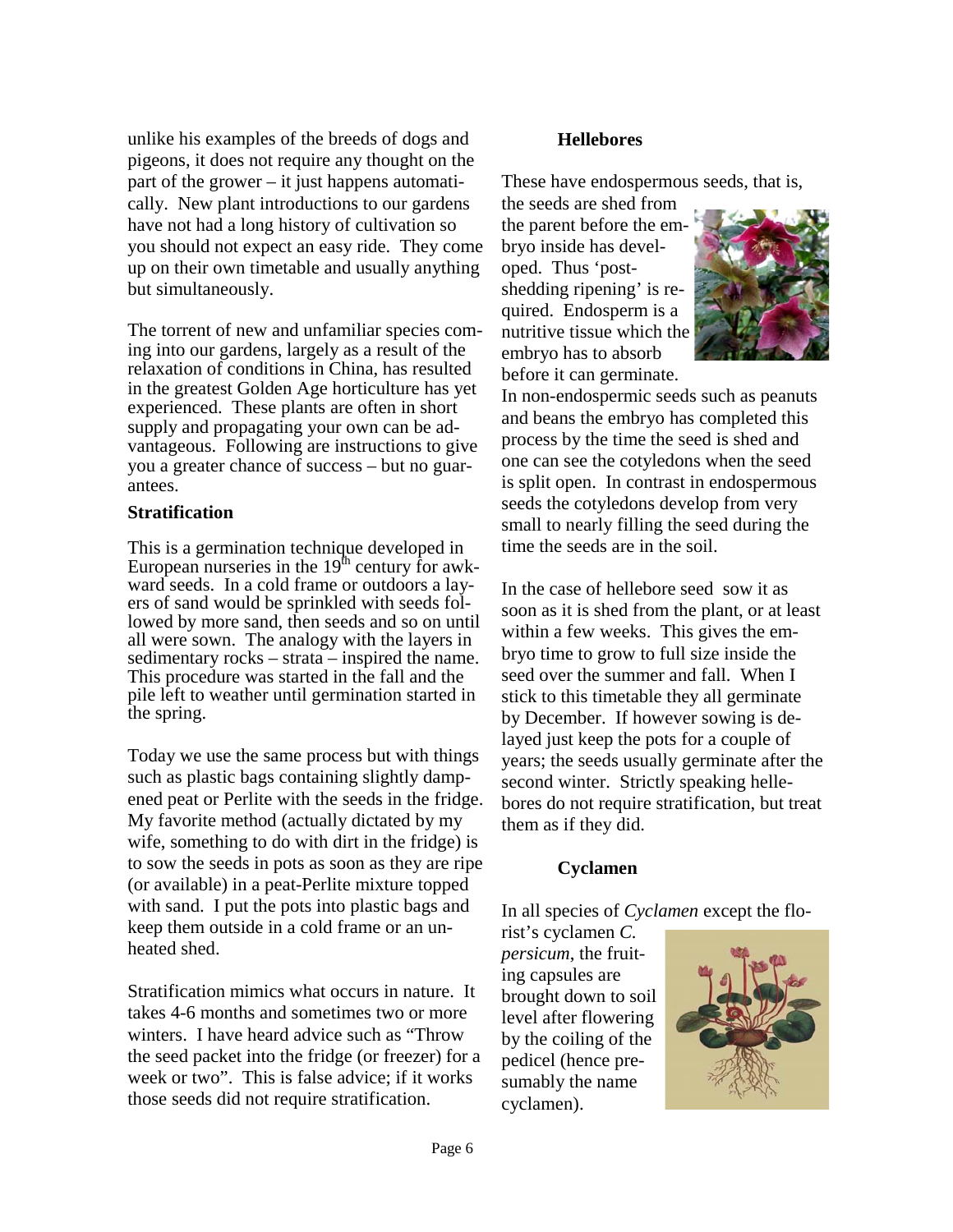Whether they flower in fall or spring all species ripen in summer when ants are at the busiest. As the capsules crack open ants eagerly gather the sugar-coated seeds and take them to their nest. (So no, breakfast cereal manufacturers did not invent sugar-coated food.) The ants do not consume the seeds but only clean off the coating and abandon them either in the nest or at a distance.

Fresh Cyclamen seed should be soaked in water for a day or two and sown fairly deeply in a sterile mix. I once came across some deeply buried seeds with eight-inch long first leaves pushing through the soil like delicate threads. Some growers advocate keeping the pots in the dark but opinion is out on the need for this. Old seed can be extremely irregular in its germination. Soak the seeds in water and keep the pots for at least two years.

#### **Trillium**

Collect the fruits as they start to ripen in summer, break them up into a container of water and allow



to ferment for a week or so. Sieve out the seeds under running water and sow immediately. It is best never to dry *Trillium* seed.

Treated this way our West Coast *T. ovatum*  may, emphasize may, germinate in the first spring, but it usually takes two winters, as do almost all the other species. In 2009 my neighbour promised me the seeds off his clump but I was too late; wasps had carried off the seeds. Another case, I suspect, of a sweet tooth.

#### **Paeonies**

These have probably the most complicated germination mechanism known. The seeds are endospermous and germinate in two stages over two years. In the first winter the radicle (root) emerges and as the temperature warms up for the first spring the embryo starts to grow but does not make an appearance. During the second winter the

embryo itself stratifies and as the temperature rises at the end of the second winter the first true leaf appears although the cotyledons



themselves usually remain trapped in the seed case, their job of absorbing the endosperm being complete. In the case of the big-seeded yellow tree peony *P. ludlowii (lutea)* it will occasionally germinate in its first spring.

#### **Postscript**

My grandfather came to live with the family when I must have been about 4 years old. He looked after the garden. He bought packets of lettuce, radish and flower seeds for his little grandson – French Breakfast radishes and Tom Thumb lettuce – the names are embedded in my memory. I must have been 4 or 5 years old when I sowed my first seed under this tutelage. Let me see – that means that I have been growing seeds for about 70 years. Parents, beware what your youngsters learn early; it can have a longlasting influence. A pity my granddad did not play guitar, but then of course I wouldn't have written this.